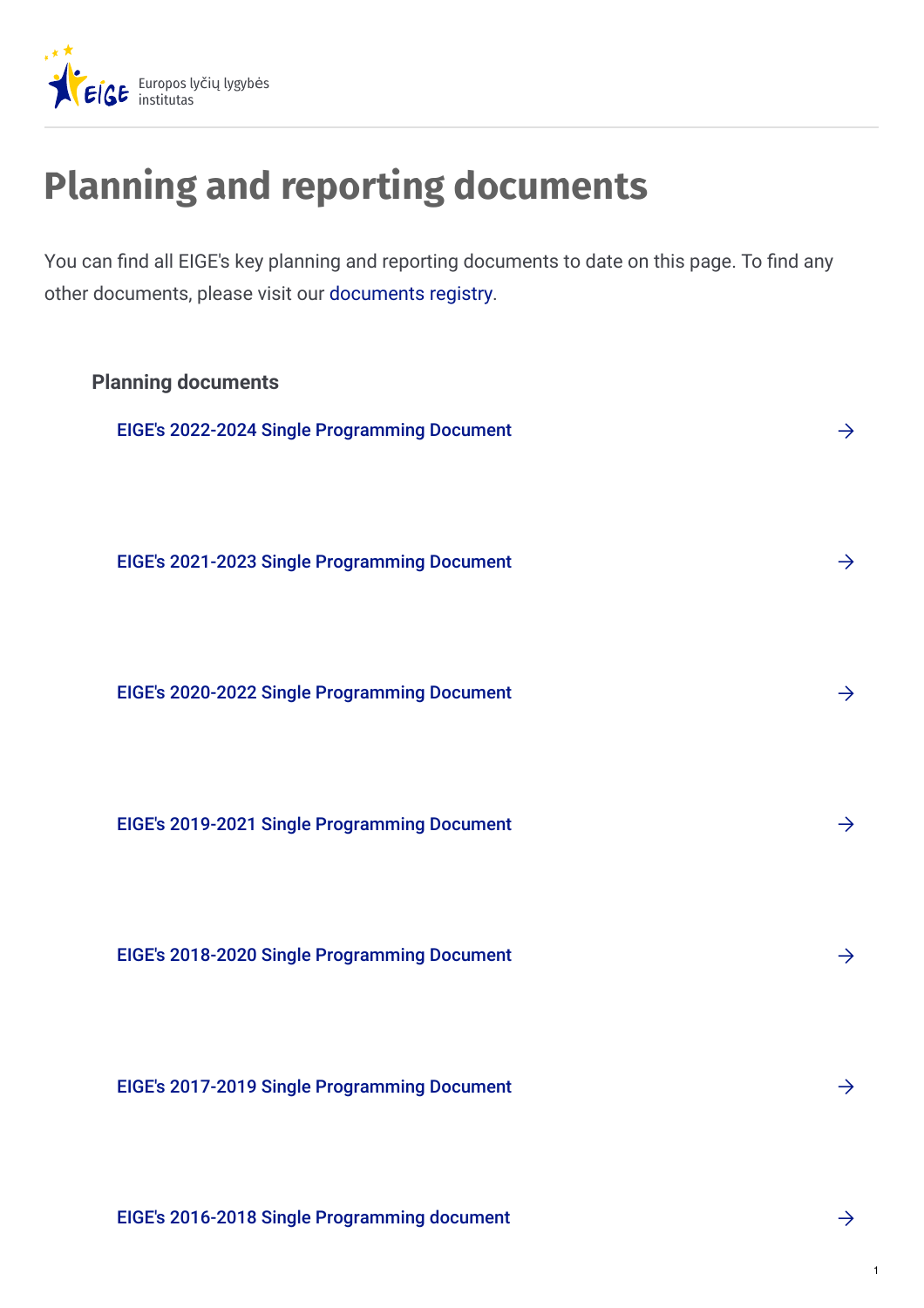| EIGE's Knowledge Management and Communications Strategy 2019-2021 | $\rightarrow$ |
|-------------------------------------------------------------------|---------------|
| <b>Activity reports</b>                                           |               |
| <b>Consolidated Annual Activity Report of EIGE 2021</b>           | $\rightarrow$ |
|                                                                   |               |
|                                                                   |               |
| <b>Consolidated Annual Activity Report of EIGE 2020</b>           | $\rightarrow$ |
|                                                                   |               |
| <b>Consolidated Annual Activity Report of EIGE 2019</b>           | $\rightarrow$ |
|                                                                   |               |
| <b>Consolidated Annual Activity Report of EIGE 2018</b>           | $\rightarrow$ |
|                                                                   |               |
|                                                                   |               |
| <b>Consolidated Annual Activity Report of EIGE 2017</b>           | $\rightarrow$ |
|                                                                   |               |
| <b>Consolidated Annual Activity Report of EIGE 2016</b>           | $\rightarrow$ |
|                                                                   |               |
|                                                                   |               |
| <b>Consolidated Annual Activity Report of EIGE 2015</b>           | $\rightarrow$ |
|                                                                   |               |
| <b>Consolidated Annual Activity Report of EIGE 2014</b>           | $\rightarrow$ |
|                                                                   |               |
|                                                                   |               |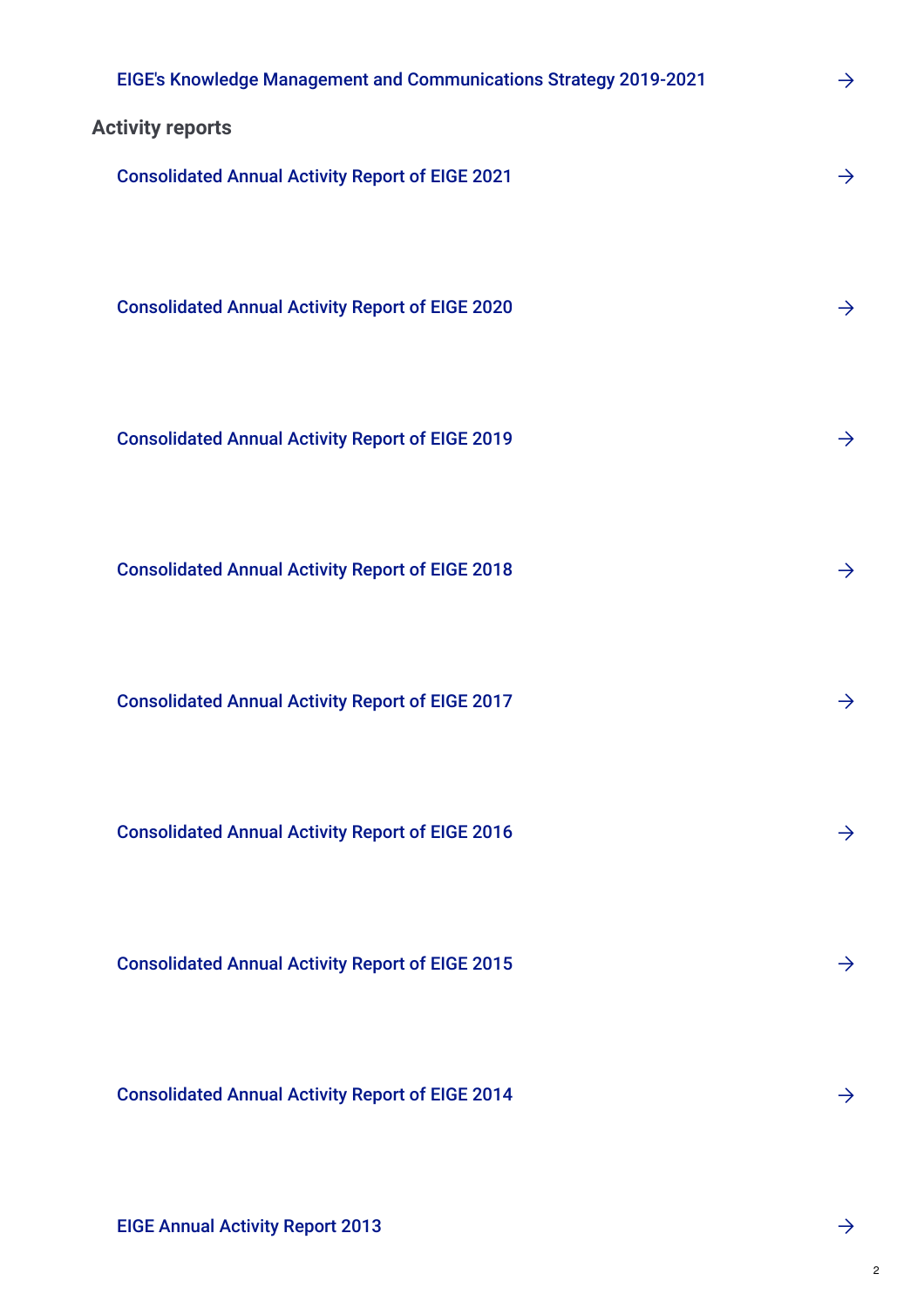EIGE [Annual](https://eige.europa.eu/about-eige/documents-registry/eige-annual-report-2013) Report 2013

EIGE [Annual](https://eige.europa.eu/about-eige/documents-registry/eige-annual-report-2012) Report 2012

EIGE Annual [Activity](https://eige.europa.eu/about-eige/documents-registry/eige-annual-activity-report-2012) Report 2012

EIGE Annual [Activity](https://eige.europa.eu/about-eige/documents-registry/eige-annual-activity-report-2011) Report 2011

EIGE Annual [Activity](https://eige.europa.eu/about-eige/documents-registry/eige-annual-activity-report-2010) Report 2010

EIGE [Annual](https://eige.europa.eu/about-eige/documents-registry/eige-annual-report-2010) Report 2010

**Annual accounts**

Final annual [accounts](https://eige.europa.eu/about/documents-registry/final-annual-accounts-financial-year-2021) 2021

Final annual [accounts](https://eige.europa.eu/about/documents-registry/final-annual-accounts-financial-year-2020) 2020

Final annual [accounts](https://eige.europa.eu/about/documents-registry/final-annual-accounts-financial-year-2019) 2019

Final annual [accounts](https://eige.europa.eu/about/documents-registry/final-annual-accounts-financial-year-2018) 2018

3